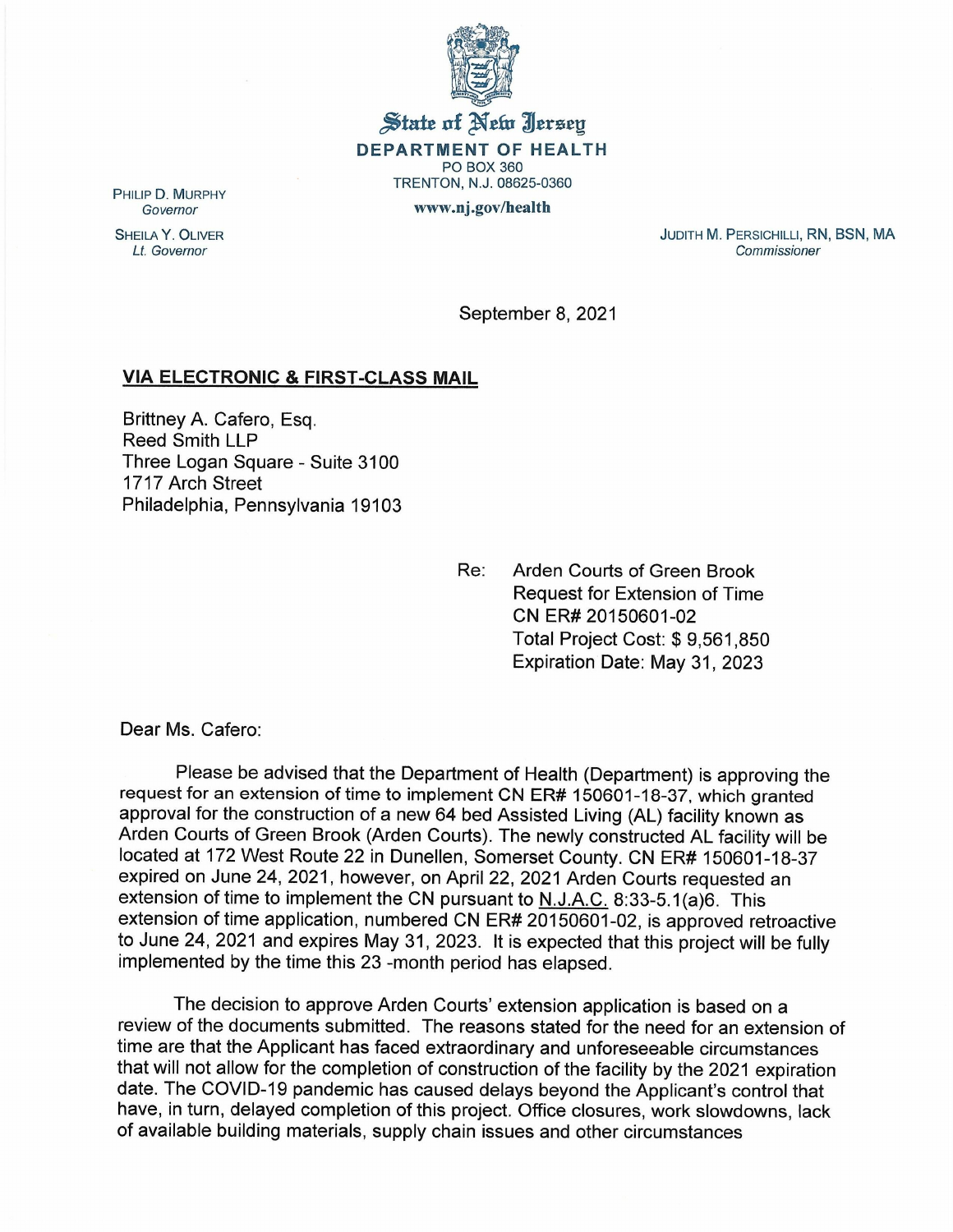Arden Courts of Green Brook Request for Extension of Time CN ER# 20150601-02 Page 2

surrounding the pandemic throughout 2020 inhibited the Applicant's planned progress for engaging a consulting engineer and obtaining necessary land use approvals, which, in turn, delayed the acquisition of land for the facility. Your current submission also confirmed that financing remains in place for this project and will be sufficient to cover any increases in project costs, and the local zoning and building approvals for the project are also now in place.

For these reasons and including documentation that the project can be completed by the new expiration date, the Department is granting this extension of time to May 31,2023.

Please be advised that this approval is limited to the proposal as presented and reviewed. The application, related correspondence and any completeness questions and responses are incorporated and made a part of this approval. An additional review by the Department may be necessary if there is any change in scope as defined in N.J.A.C.8:33-3.9. However, in accordance with N.J.A.C. 8:33-3.9(a) 1-3, a change of cost of an approved certificate of need is exempt from certificate of need review but subject to the following:

- 1. The applicant shall file a signed certification as to the final total project cost expended for the project at the time of the application for license for the beds/services with the Certificate of Need and Healthcare Facility Licensure Program.
- 2. Where the actual total project cost exceeds the certificate of need approved total project cost and is greater than \$1,000,000, the applicant shall remit the additional certificate of need application fee due to the Certificate of Need and Healthcare Facility Licensure Program. The required additional fee shall be 0.25 percent of the total project cost in excess of the certificate of need approved total project cost.
- 3. The Department will not issue a license for the beds/services until the additional fee is remitted in full.

The Department, in approving this application, has relied solely on the facts and information presented. The Department has not undertaken an independent investigation of such information. If material facts have not been disclosed or have been misrepresented, the Department may take appropriate administrative regulatory action to rescind the approval or refer the matter to the Office of the Attorney General.

Any approval granted by this Department relates to certificate of need and/or licensing requirements only and does not imply acceptance by a reimbursing entity. This letter is not intended as an approval of any arrangement affecting reimbursement or any remuneration involving claims for health care services. Issues involving reimbursement are solely between the facility and the third party payer. The Department is neither a party to such matters nor an arbiter of disputes between the parties.